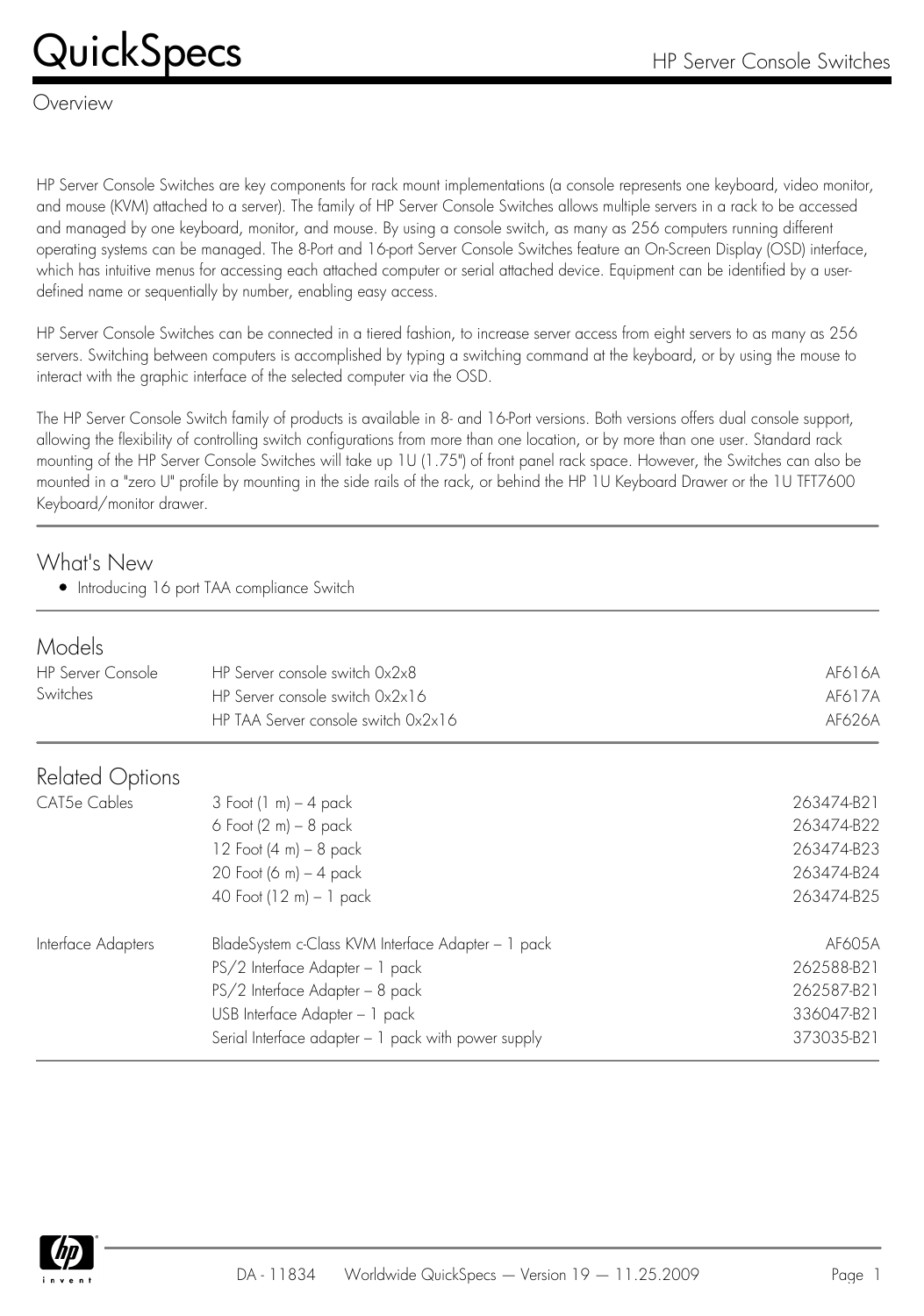Overview

### Target Applications and Markets

Network Administrators, System Administrators, Engineering Managers, Chief Information Officers, and Managers of Information Systems are all among the users who will see benefits from using the HP family of server console switches.

- Easy access to multiple servers (any server with PS/2 or USB I/O connection port)
- Multi-platform management from one console (Microsoft® Windows®, Novell, UNIX®, Linux etc)
- Local control and management of servers HP Server Console

#### Features

- On-Screen Display (OSD) Displays system-related information on the console monitor, such as selected server name, status, power-up test data and configuration menus.
- Programmable Scanning An evaluation of system performance can be made by sequentially scanning any or all of the computers in the system. Programmable scanning allows you to determine which computers to include as well as the duration of the connection.
- Configuration NVRAM NVRAM (non-volatile RAM) makes it easy to set configuration information using commands entered from the keyboard. The NVRAM stores the resulting configuration until a user decision is made to change the information, even if the unit loses power.
- Password Protection For protection against unauthorized users, the switch box provides a password option for security purposes.
- Switch Firmware Update The application code of the switch can be quickly and easily updated via FLASH ROM. The port communications settings are automatically configured to allow direct downloading from the connected computer.
- Multiple Space Saving 0U Installation Methods
	- O Side Mount Rails are provided for mounting the unit to the side of rack cabinets with side mounting capability.
	- O Rear Rack Mount HP Console Switches may be mounted behind a HP Integrated Keyboard and Drawer (257054-XXX), the TFT5600 or the TFT7600 rack mounted keyboard and monitor with slide rails provided with the switch.
- Support for variety of server connections with Interface Adapters
	- $O$  PS/2
	- o USB
	- VT 100 serial console support
	- BladeSystems support via front diagnostics connector

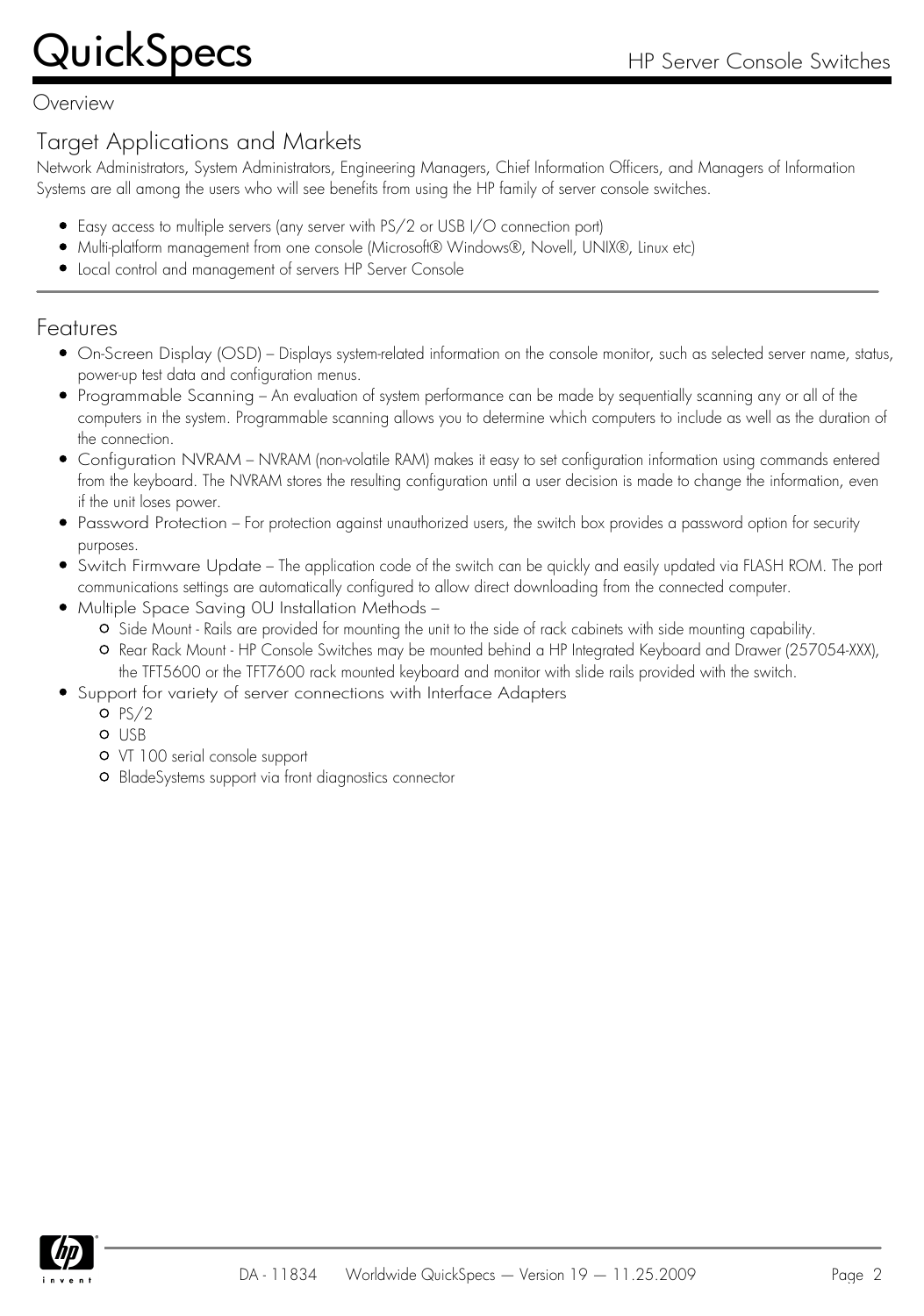Which Model is Best?

## Multi-user console switches

The multi-user server console switch has two user ports for multiple user consoles, and multiple system ports as well (many-to-many). The multi-user console offer expanded flexibility, such as the following scenarios:

- Simultaneous control of servers in both the data center and in other remote locations.
- If there are multiple network administrators, a multiple console switch allows each of them to access all of the servers in their data center to diagnose problems, all from separate locations.

Console Switch HP Server console switch 0x2x16 AF617A

HP Server console switch 0x2x8 AF616A

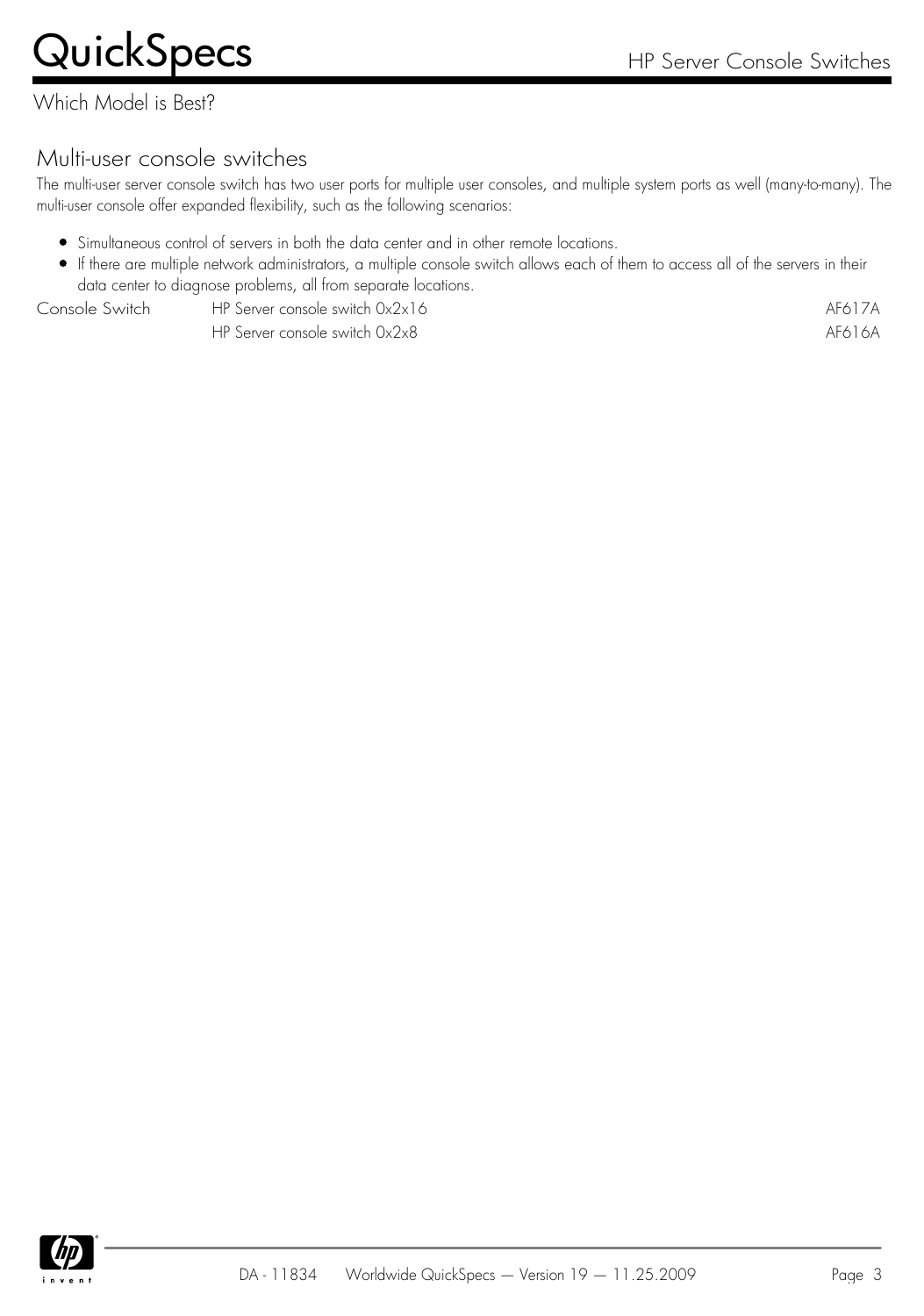HP Server Support

## HP ProLiant Server Support

All HP ProLiant servers running any operating system are supported on all HP Server Console Switches

## HP Integrity Server Support

Integrity Server support is dependent on operating system and hardware configurations. For systems capable of displaying VGA graphics the USB Interface Adapter (PN: 336047-B21) may be used. Some Integrity Servers may require an optional graphics adapter.

With some operating systems the Serial Interface Adapter (PN: 373035-B21) may be connected to the RS-232 management port to provide VT100 terminal emulation through the HP Server Console Switch.

## HP Unix Server Support

HP9000 Servers can be managed using the Serial Interface Adapter (PN: 373035-B21) connected to the RS-232 management port to provide VT100 terminal emulation through the HP Server Console Switch.

NOTE: For additional information on supported options for the HP Integrity and HP9000 Servers please consult the HP9000, Integrity and carrier-grade servers Configuration Guide.

HP Serial Console Servers may also be used to support serially managed servers and devices.

CAUTION: Do not use Interface Adapters to cascade HP KVM Server Console Switches with HP KVM Server Console Switches. If Interface Adapters are used to cascade these products, undesirable operations might occur.

NOTE: An optional Expansion Module can be added to the HP KVM Server Console Switch system, increasing the total number of accessible servers, only one level of tiering is allowed and implementing an Expansion Module is considered one level. NOTE: To perform a firmware upgrade for a cascaded HP KVM Server Console Switch and all attached Interface Adapters; you must locally connect the keyboard, monitor, and mouse to the cascaded HP KVM Server Console Switch to access the local OSD. NOTE: The HP KVM Server Console Switch does not support Compaq KVM PCI Cards or HP legacy console switches.

Example of an HP KVM Server Console Switch Cascade Configuration

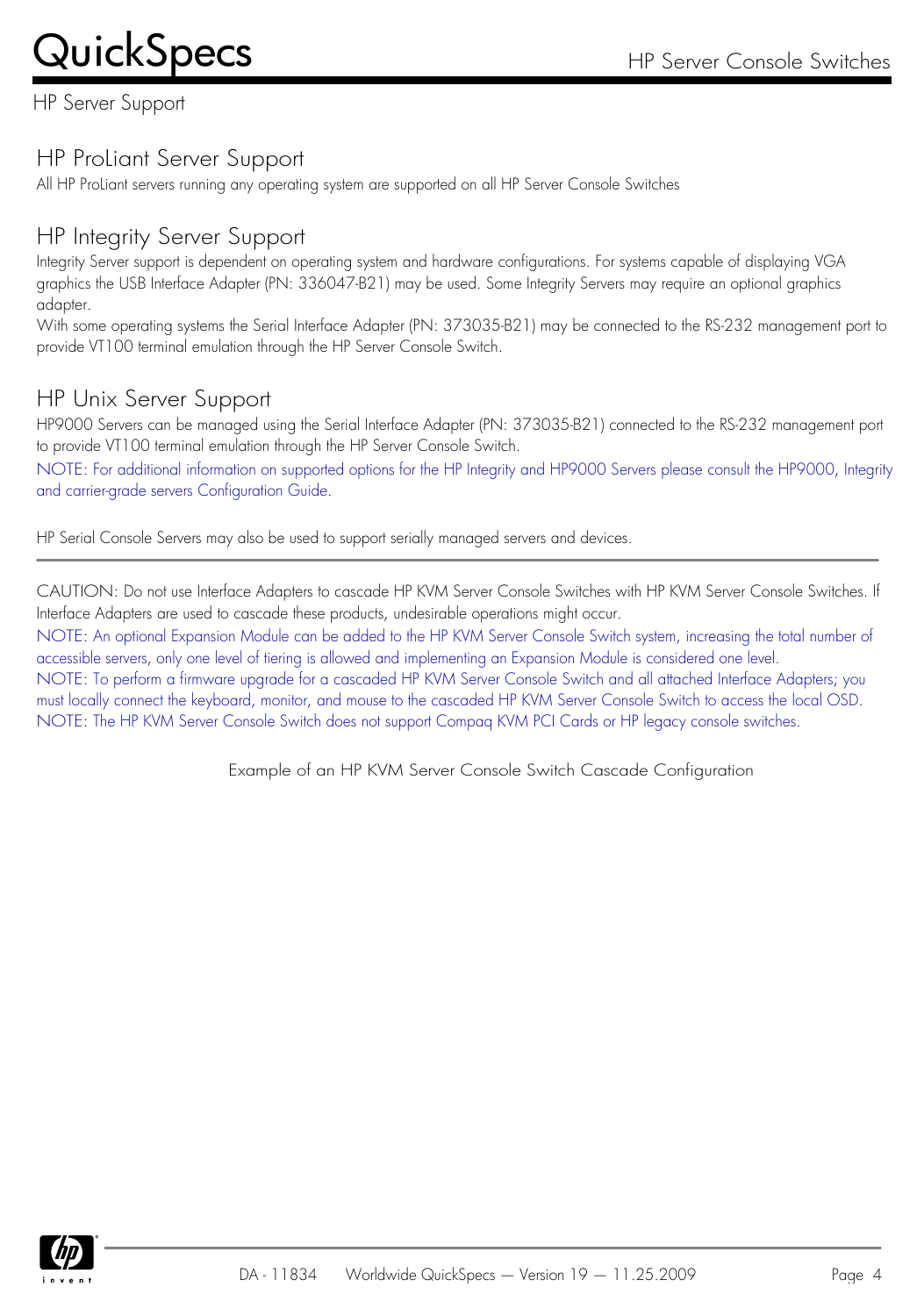#### HP Server Support





- 
- 2. Main HP KVM Server Console Switch 6. KVM cable
- 3. PS/2 Interface Adapter or USB Interface Adapter\* 7. Local port
- 
- \* USB IA not shown
- 1. Server 5. UTP CAT5 cable
	-
	-
- 4. UTP CAT5 cable 6 and the state of the series of the Second HP KVM Server Console Switch



- 
- 
- 3. Serial download connector 8. Mouse connector
- 
- 5. Server connection ports
- 1. Power connector and the connector of the connector of the connector  $6.$  Activity indicator light
- 2. Power switch **7.** Keyboard connector
	-
- 4. Monitor connector **4. Monitor** connector **9. RJ-45** Interface port (designated by the letter A)

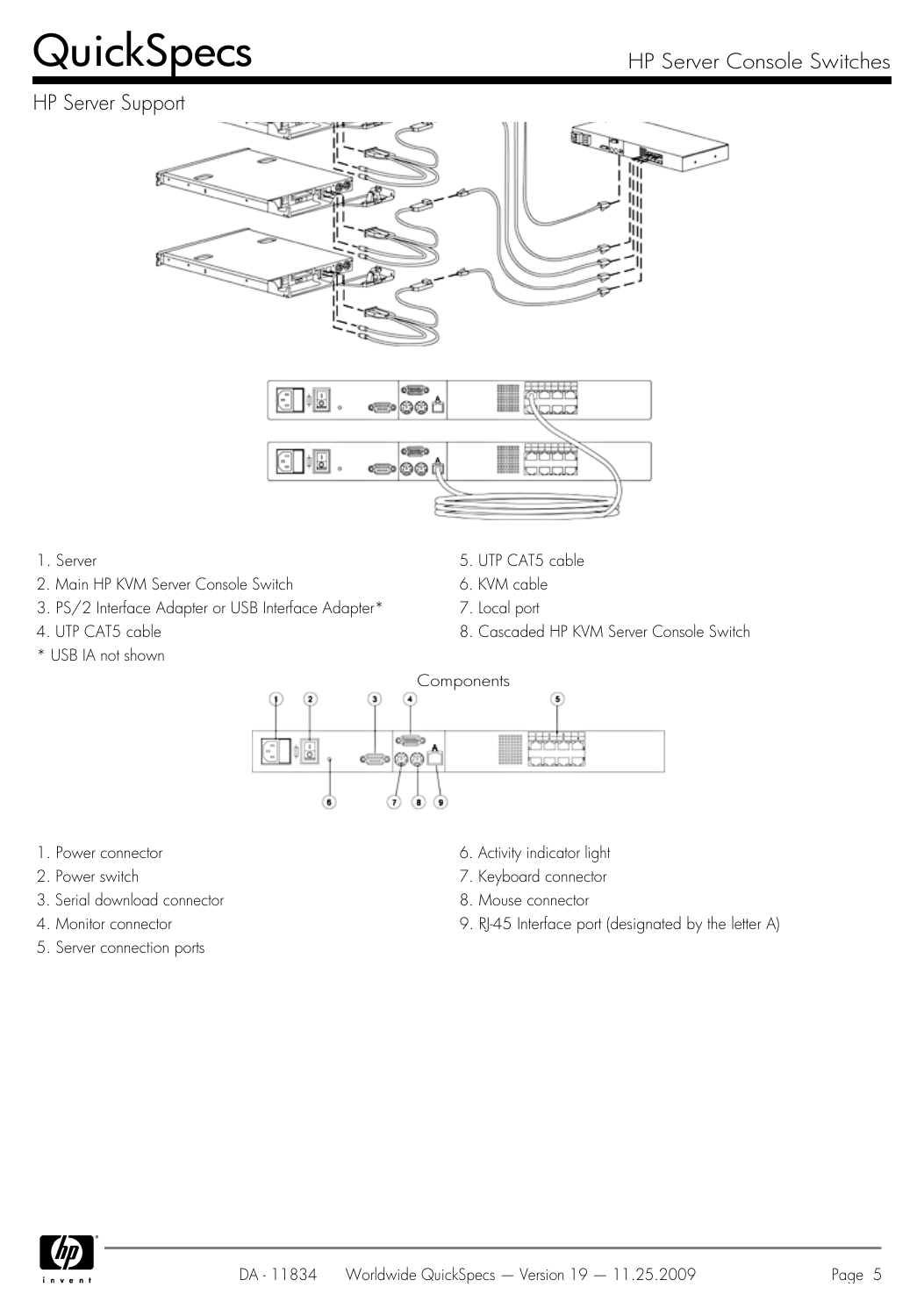### HP Server Support



- 1. Server
- 2. HP KVM Server Console Switch
- 3. USB Interface Adapter
- 4. PS/2 Interface Adapter

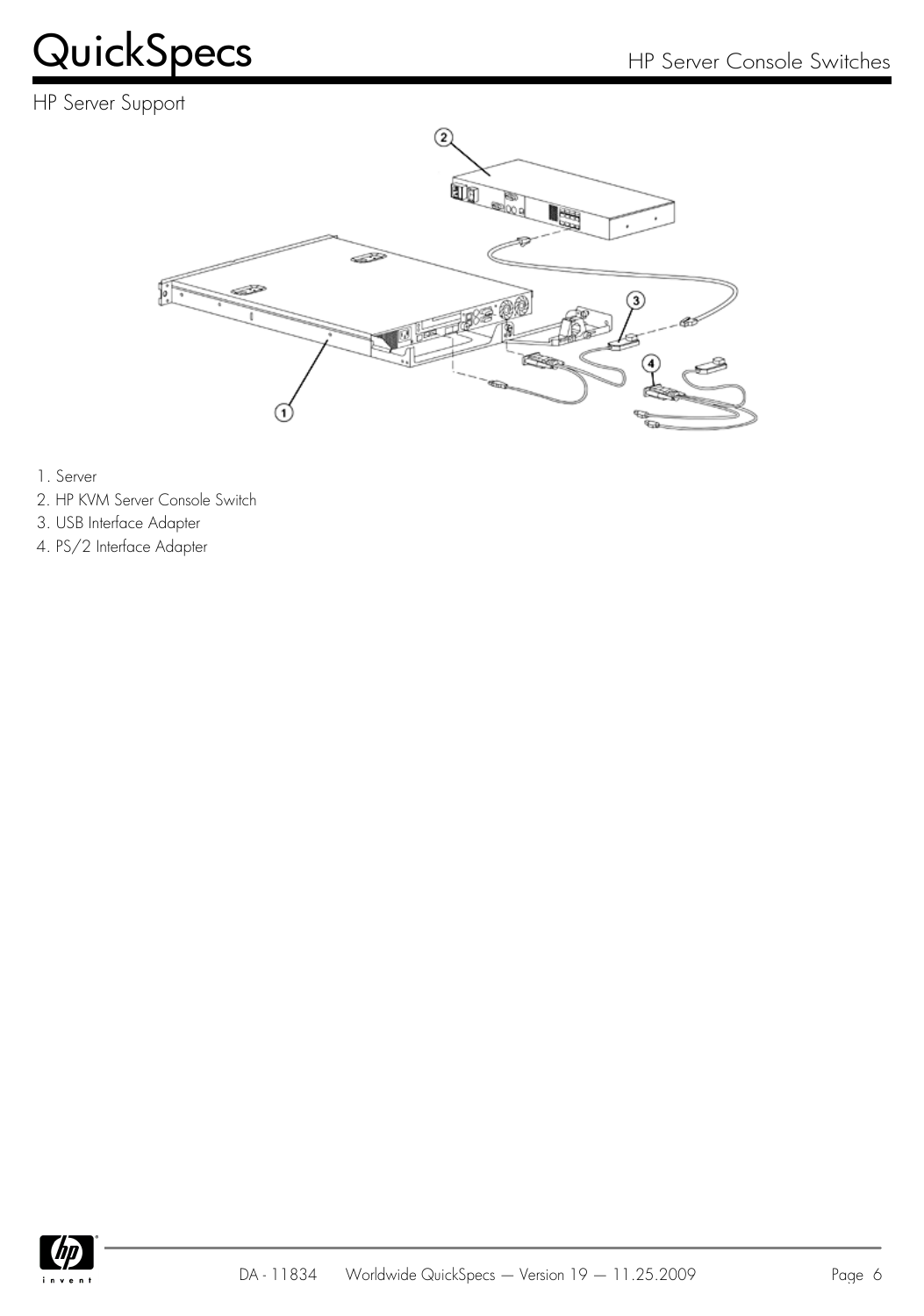### Service and Support, HP Care Pack, and Warranty Information

Service and Support Offerings (HP Care Pack Services)

Hardware Installation (Electronic) U2871E

Three-year limited warranty, including hardware diagnostic support, pre-failure warranty (coverage of hard drives, memory and processors). The warranty is fully supported by HP Services and a worldwide network of resellers and service providers. In addition 90-day's getting started software telephone support may be covered under the warranty or available for an additional fee. Enhancements to warranty services are available through HP Care Pack services.

#### NOTE: Limited warranty is 3 year parts only.

Care Pack services provide a range of life cycle support options that let you choose the service levels that meet your business requirements, from basic to mission-critical.

A full range of HP Care Pack hardware and software services are available including:

- Installation and start up
- Education courses
- Extended onsite hardware coverage hours from same business day 13 hours, 5 day to 24 hours, 7 days call window with options including 4-hour response or 6-hour Call To Repair
- Comprehensive range of software technical support for Microsoft, Linux, ProLiant Essentials and VMWare-based IT solutions helping to deliver high level of application availability. Response times range from 30 mins for critical problems to 2 hours.
- System Management, Performance Services and Mission Critical Support Solution

HP Care Pack Services include HP branded hardware options qualified for the server, purchased at the same time or afterwards, internal to the enclosure, as well as 22" and smaller external monitors and tower UPS options up to 3KVA. 22" and smaller external monitors will be covered at the same service level and coverage period as the server. For servers or storage systems installed within a rack, service also covers all HP qualified rack options installed within the same rack.

NOTE: For more information on HP Care Pack services, contact any of our worldwide sales offices or resellers or visit our worldwide Web site on the internet at: <http://www.hp.com/hps/carepack>

NOTE: For more complete information on HP Services offerings, customers and resellers, please visit us at: <http://www.hp.com/hps> NOTE: Additional information regarding worldwide limited warranty and technical support is available at: <http://h18004.www1.hp.com/products/servers/platforms/warranty/index.html>